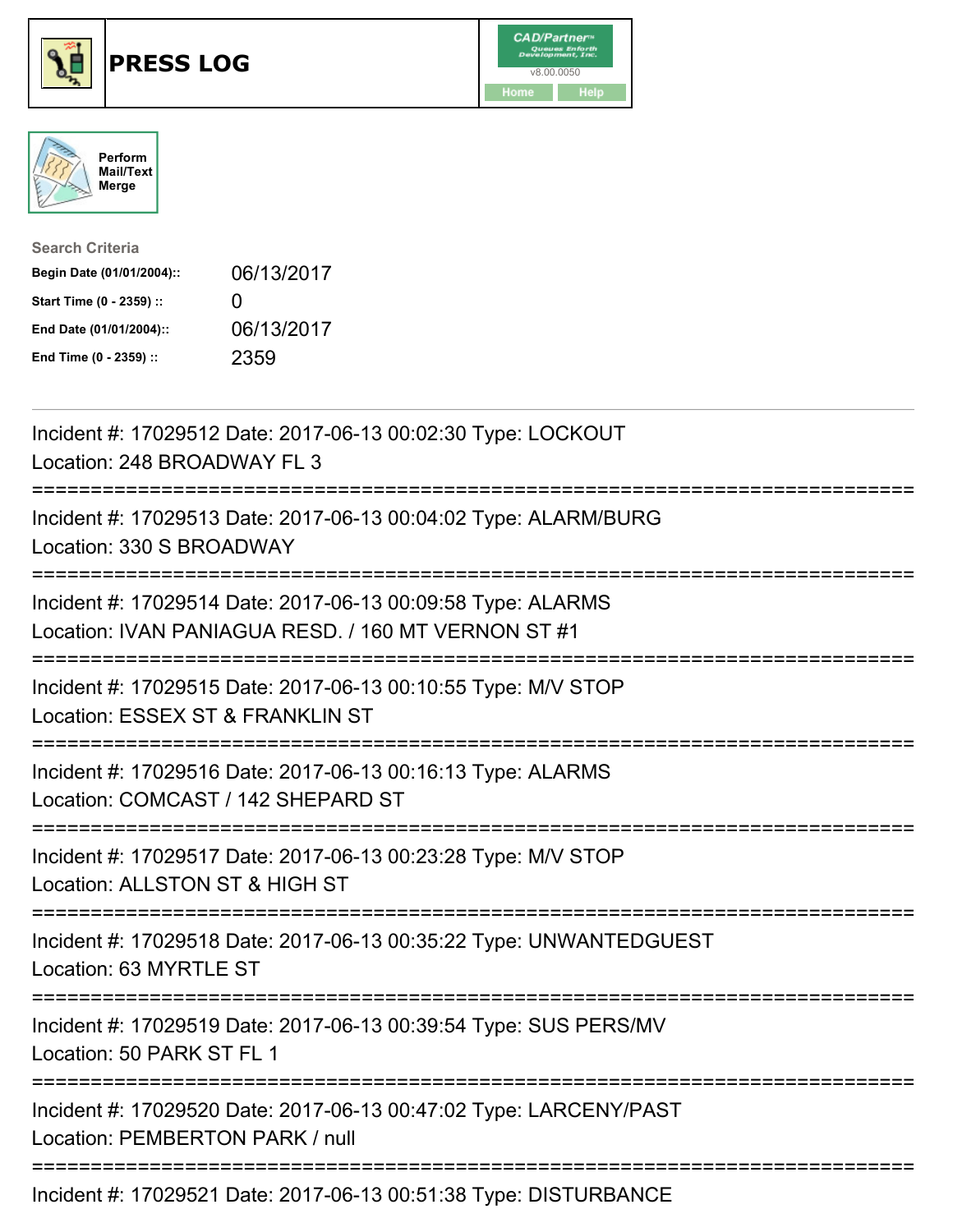Location: 62 HAMPSHIRE ST #2B

| Incident #: 17029522 Date: 2017-06-13 00:51:55 Type: SUS PERS/MV<br>Location: 64 ORCHARD ST                     |
|-----------------------------------------------------------------------------------------------------------------|
| Incident #: 17029523 Date: 2017-06-13 01:04:15 Type: ALARMS<br>Location: FAMILY DOLLAR / 69 WINTHROP AV         |
| Incident #: 17029524 Date: 2017-06-13 01:33:00 Type: M/V STOP<br>Location: CROSS ST & MANCHESTER ST             |
| Incident #: 17029525 Date: 2017-06-13 01:36:54 Type: EXTRA SURVEIL<br>Location: SEVEN ELEVEN / 370 BROADWAY     |
| Incident #: 17029526 Date: 2017-06-13 01:50:21 Type: EXTRA SURVEIL<br>Location: SAM'S FOOD STORE / 389 BROADWAY |
| Incident #: 17029527 Date: 2017-06-13 01:58:23 Type: EXTRA SURVEIL<br>Location: HOME AND MORE / 8 S BROADWAY    |
| Incident #: 17029528 Date: 2017-06-13 02:22:44 Type: M/V STOP<br>Location: JEFFERSON ST & MT VERNON ST          |
| Incident #: 17029529 Date: 2017-06-13 02:23:55 Type: EXTRA SURVEIL<br>Location: 150 SARATOGA ST                 |
| Incident #: 17029530 Date: 2017-06-13 02:28:04 Type: M/V STOP<br>Location: CANAL ST & UNION ST                  |
| Incident #: 17029531 Date: 2017-06-13 02:32:04 Type: M/V STOP<br>Location: JACKSON ST & PARK ST                 |
| Incident #: 17029532 Date: 2017-06-13 02:44:05 Type: M/V STOP<br>Location: MT VERNON ST & S BROADWAY            |
| Incident #: 17029533 Date: 2017-06-13 02:45:23 Type: M/V STOP<br>Location: HAMPSHIRE ST & LOWELL ST             |
| Incident #: 17029534 Date: 2017-06-13 02:48:59 Type: M/V STOP<br>Location: BROADWAY & CROSS ST                  |
| Incident #: 17029535 Date: 2017-06-13 03:11:01 Type: NOISE ORD                                                  |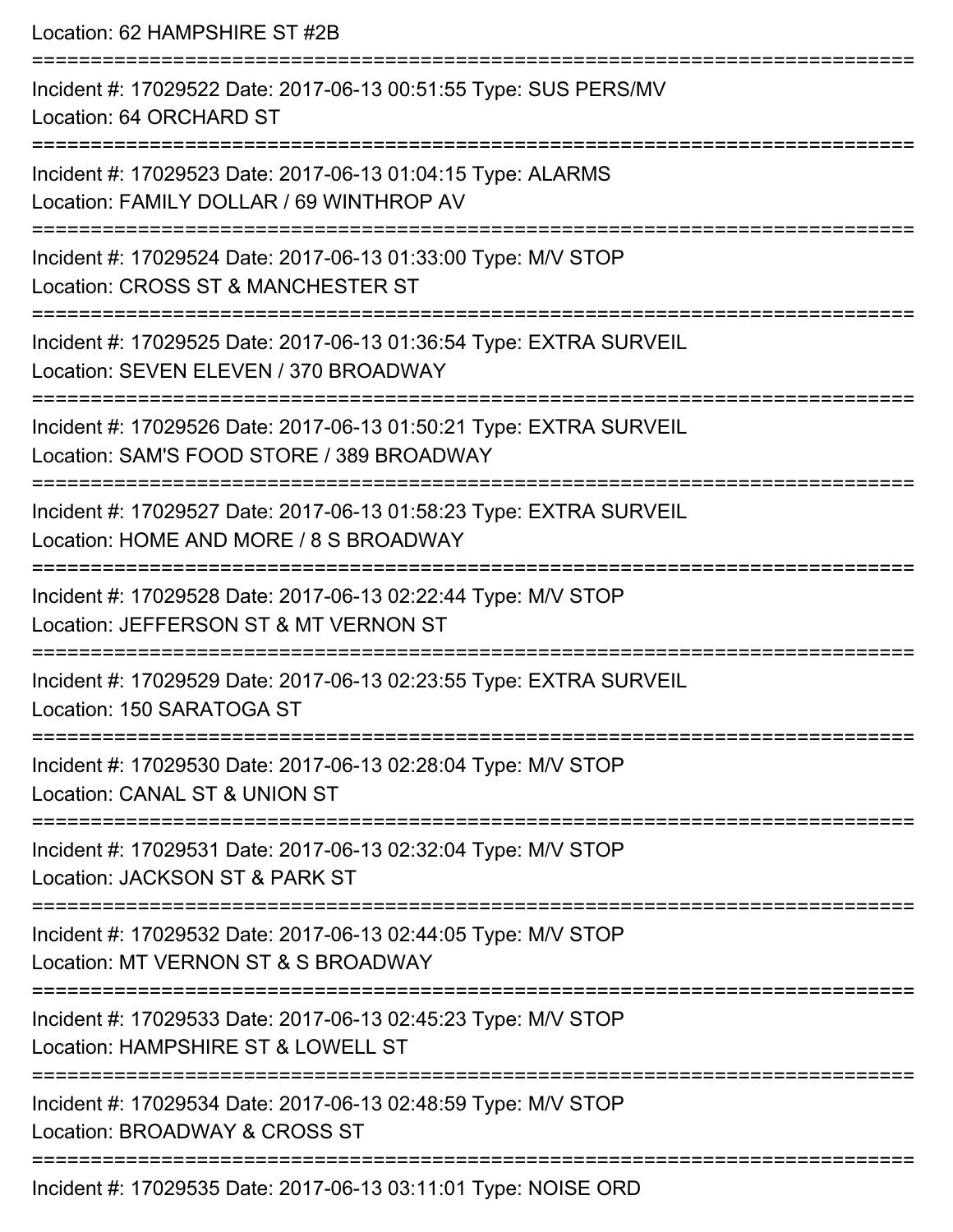| Incident #: 17029536 Date: 2017-06-13 03:26:15 Type: M/V STOP<br>Location: JEFFERSON ST & MT VERNON ST       |
|--------------------------------------------------------------------------------------------------------------|
| Incident #: 17029537 Date: 2017-06-13 03:31:11 Type: BUILDING CHK<br>Location: 8 S BROADWAY                  |
| Incident #: 17029538 Date: 2017-06-13 03:31:29 Type: EXTRA SURVEIL<br>Location: FIRE / 150 SARATOGA ST       |
| Incident #: 17029539 Date: 2017-06-13 03:33:46 Type: M/V STOP<br>Location: MARKET ST & PARKER ST             |
| Incident #: 17029540 Date: 2017-06-13 03:43:15 Type: SUS PERS/MV<br>Location: 346 LAWRENCE ST                |
| Incident #: 17029541 Date: 2017-06-13 03:45:58 Type: MV/BLOCKING<br>Location: 34 WASHINGTON ST               |
| Incident #: 17029542 Date: 2017-06-13 03:58:09 Type: M/V STOP<br>Location: BERKELEY ST & SWAN ST             |
| Incident #: 17029543 Date: 2017-06-13 03:59:11 Type: M/V STOP<br>Location: ARLINGTON ST & LAWRENCE ST        |
| Incident #: 17029544 Date: 2017-06-13 04:41:13 Type: EXTRA SURVEIL<br>Location: FIRE / 150 SARATOGA ST       |
| Incident #: 17029545 Date: 2017-06-13 05:16:19 Type: LARCENY/PAST<br>Location: 550 BROADWAY                  |
| Incident #: 17029546 Date: 2017-06-13 06:17:20 Type: M/V STOP<br><b>Location: ESSEX</b>                      |
| Incident #: 17029547 Date: 2017-06-13 06:26:37 Type: ALARMS<br>Location: KATCHEL MOTOR CORP / 9 HAMPSHIRE ST |
| Incident #: 17029548 Date: 2017-06-13 06:32:54 Type: M/V STOP<br>Location: ESSEX AV & ESSEX ST               |
| Incident #: 17029549 Date: 2017-06-13 06:33:49 Type: TOW/REPOSSED                                            |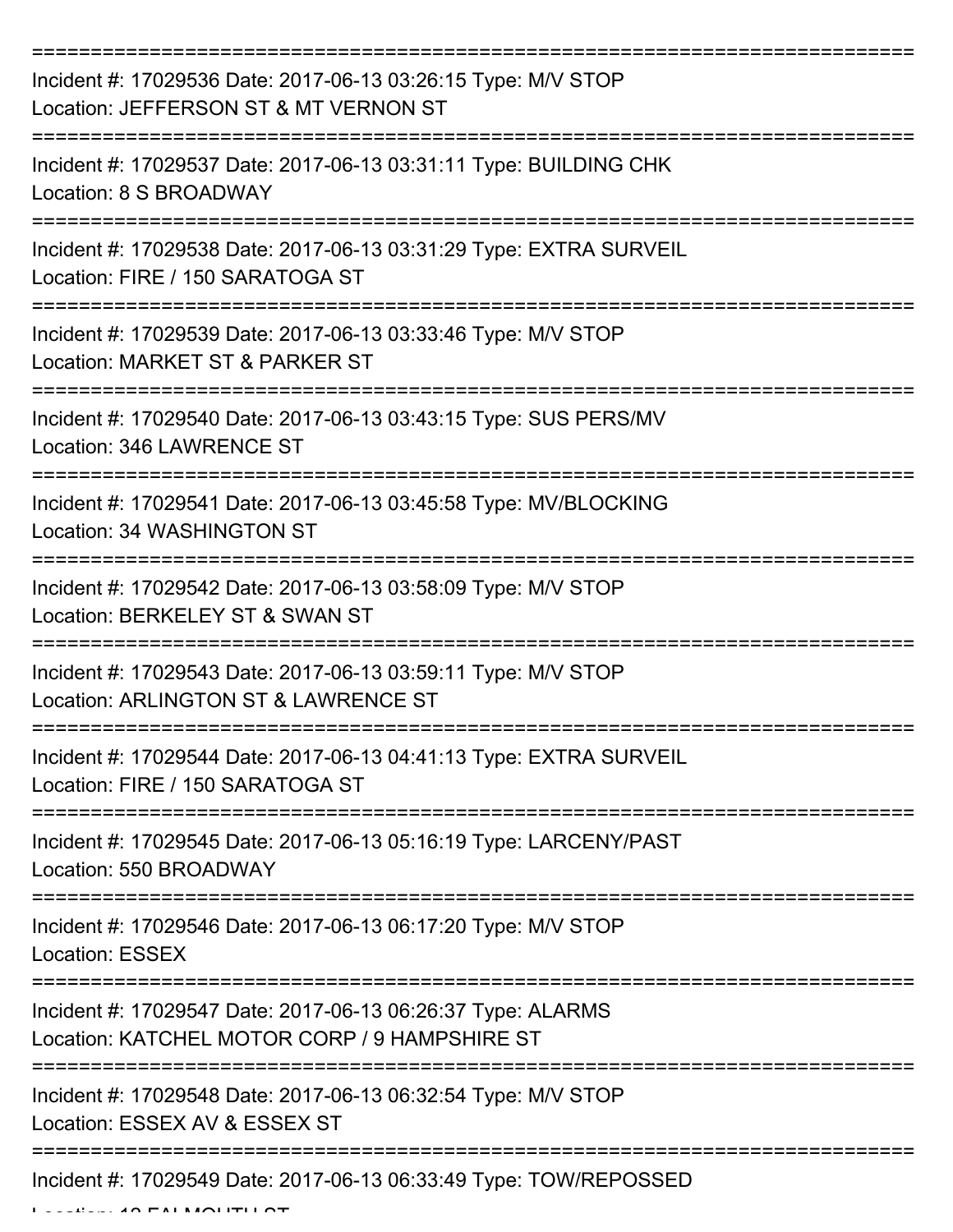| Incident #: 17029550 Date: 2017-06-13 06:37:23 Type: BUILDING CHK<br>Location: 25 BROMFIELD ST FL 1                         |
|-----------------------------------------------------------------------------------------------------------------------------|
| Incident #: 17029551 Date: 2017-06-13 07:00:23 Type: PARK & WALK<br>Location: BRADFORD ST & BROADWAY                        |
| Incident #: 17029552 Date: 2017-06-13 07:10:41 Type: SUICIDE ATTEMPT<br>Location: 62 ALBION ST                              |
| Incident #: 17029553 Date: 2017-06-13 07:37:24 Type: TOW/REPOSSED<br>Location: 151 BEACON AV                                |
| Incident #: 17029554 Date: 2017-06-13 07:42:17 Type: THREATS<br>Location: WALK IN / 129 LEXINGTON ST                        |
| Incident #: 17029555 Date: 2017-06-13 07:50:02 Type: MV/BLOCKING<br>Location: HAVERHILL ST & WEST ST                        |
| Incident #: 17029556 Date: 2017-06-13 07:57:59 Type: AUTO ACC/NO PI<br>Location: LAWRENCE ST & OAK ST                       |
| Incident #: 17029557 Date: 2017-06-13 08:12:39 Type: ABAND MV<br>Location: GREATER LAWRENCE FAM.HLTH.CTR. / 34 HAVERHILL ST |
| Incident #: 17029558 Date: 2017-06-13 08:26:27 Type: CLOSE STREET<br>Location: ALDER ST & POPLAR ST                         |
| Incident #: 17029559 Date: 2017-06-13 08:49:16 Type: HIT & RUN M/V<br>Location: 112 MARSTON ST                              |
| Incident #: 17029560 Date: 2017-06-13 08:59:35 Type: HIT & RUN M/V<br>Location: 91 S BROADWAY                               |
| Incident #: 17029561 Date: 2017-06-13 09:11:10 Type: ALARM/BURG<br>Location: CENTRO AUTO MUSIC / 273 S UNION ST             |
| Incident #: 17029562 Date: 2017-06-13 09:22:06 Type: SUICIDE ATTEMPT<br>Location: 62 ALBION ST                              |
| Incident #: 17029563 Date: 2017-06-13 09:32:39 Type: PARK & WALK                                                            |

Location: BRADFORD ST & BROADWAY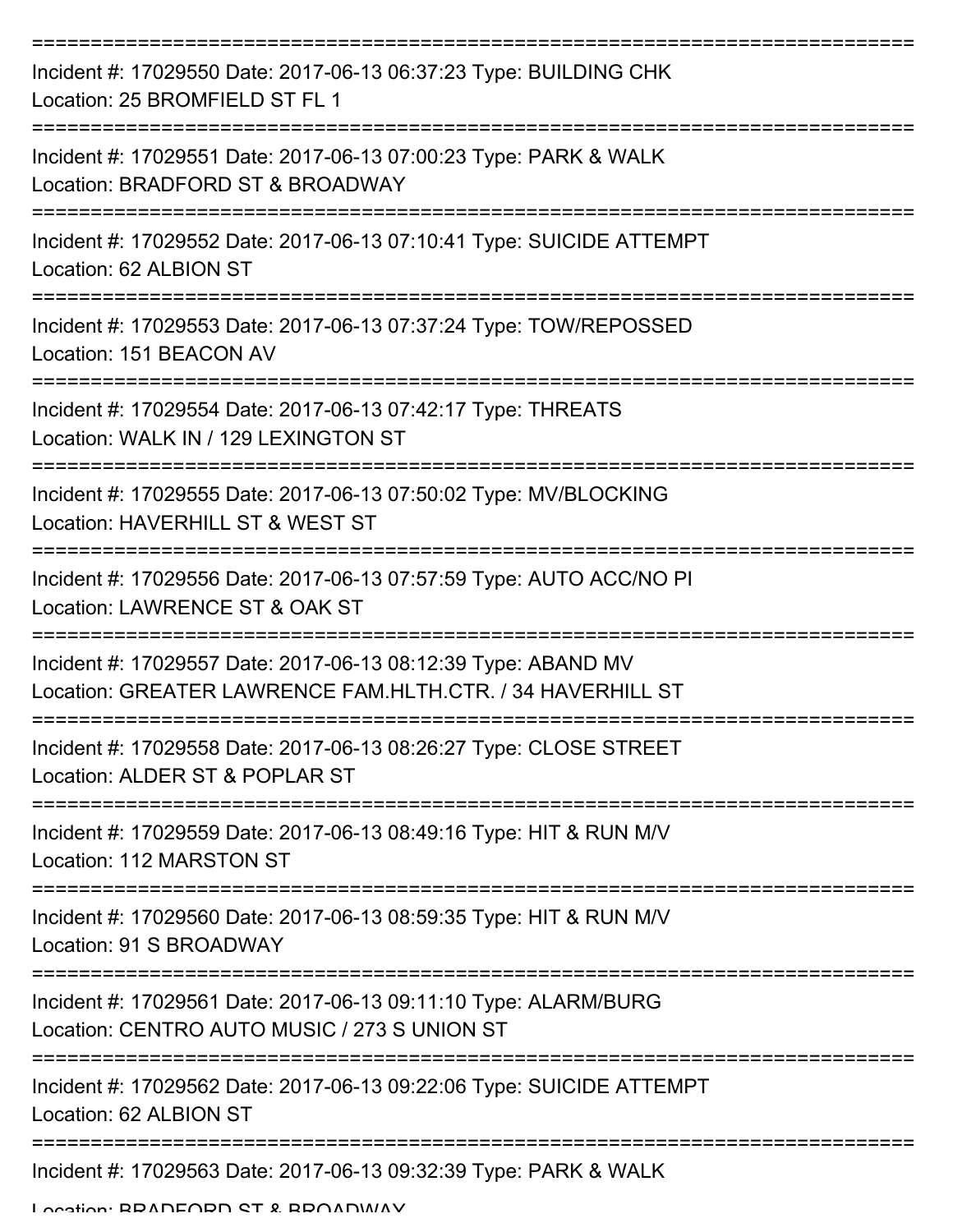| Incident #: 17029564 Date: 2017-06-13 09:38:39 Type: NOTIFICATION<br>Location: 31 SPRUCE ST               |
|-----------------------------------------------------------------------------------------------------------|
| Incident #: 17029565 Date: 2017-06-13 09:51:05 Type: TOW OF M/V<br>Location: MYRTLE ST & WALNUT ST        |
| Incident #: 17029566 Date: 2017-06-13 09:58:12 Type: SUS PERS/MV<br>Location: S UNION ST & SALEM ST       |
| Incident #: 17029567 Date: 2017-06-13 10:01:08 Type: M/V STOP<br>Location: 8 CLIFTON ST                   |
| Incident #: 17029568 Date: 2017-06-13 10:03:05 Type: SUS PERS/MV<br>Location: S UNION ST & SPRINGFIELD ST |
| Incident #: 17029569 Date: 2017-06-13 10:07:48 Type: PARK & WALK<br>Location: BRADFORD ST & BROADWAY      |
| Incident #: 17029570 Date: 2017-06-13 10:08:29 Type: NOTIFICATION<br>Location: 9 E HAVERHILL ST           |
| Incident #: 17029572 Date: 2017-06-13 10:12:40 Type: INVESTIGATION<br>Location: 100 S BROADWAY            |
| Incident #: 17029571 Date: 2017-06-13 10:13:13 Type: M/V STOP<br>Location: S UNION ST & WINTHROP AV       |
| Incident #: 17029573 Date: 2017-06-13 10:14:19 Type: M/V STOP<br>Location: S UNION ST & WINTHROP AV       |
| Incident #: 17029574 Date: 2017-06-13 10:14:40 Type: MAL DAMAGE<br>Location: 34 HAVERHILL ST              |
| Incident #: 17029575 Date: 2017-06-13 10:17:37 Type: RECOV/STOL/MV<br>Location: BAILEY ST & SHAWSHEEN RD  |
| Incident #: 17029576 Date: 2017-06-13 10:20:43 Type: INVESTIGATION<br>Location: 345 BROADWAY              |
| Incident #: 17029577 Date: 2017-06-13 10:23:31 Type: M/V STOP<br>Location: 205 BROADWAY                   |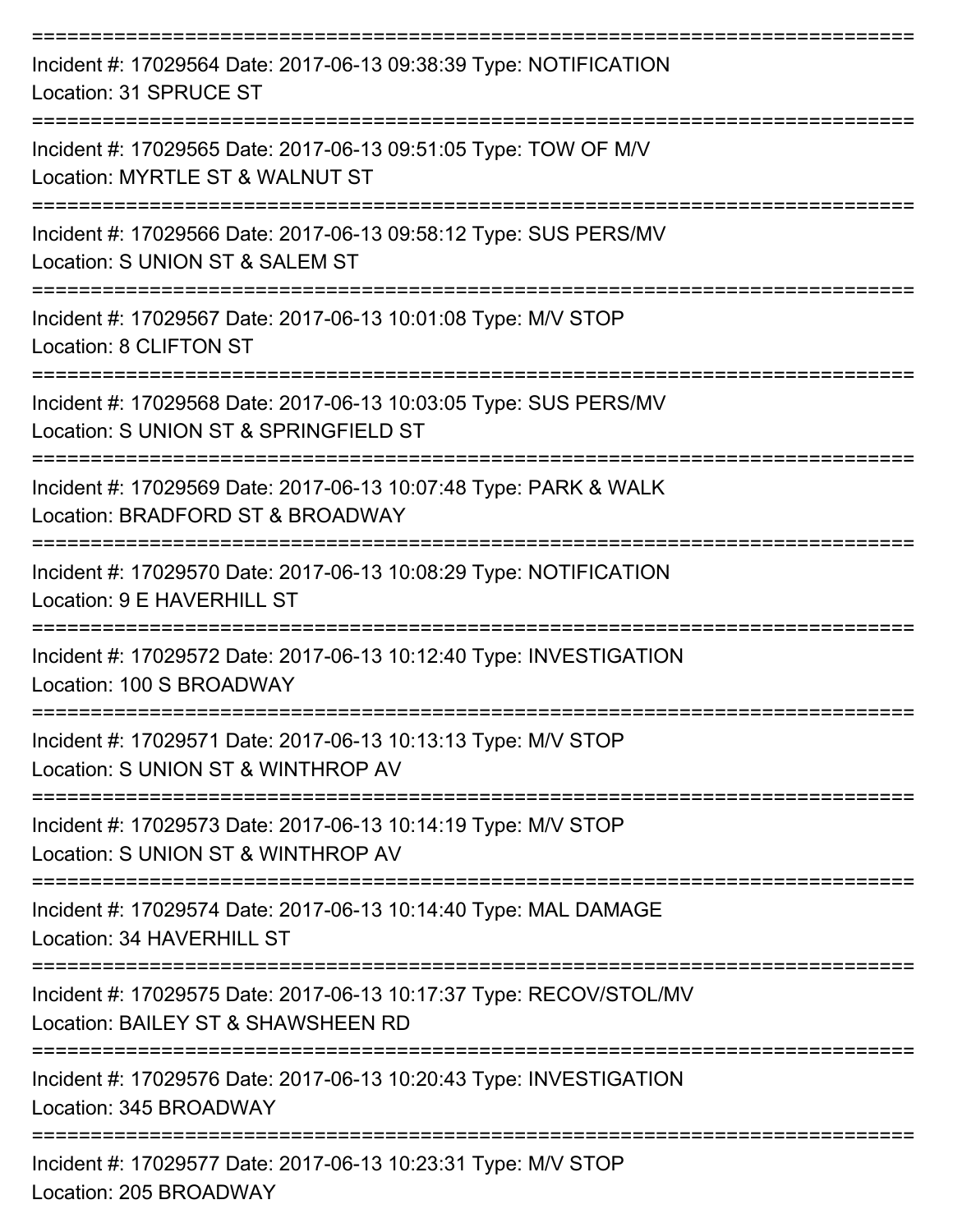| Incident #: 17029578 Date: 2017-06-13 10:31:19 Type: INVEST CONT<br>Location: 10 ALDEN CT                                                          |
|----------------------------------------------------------------------------------------------------------------------------------------------------|
| ================================<br>Incident #: 17029579 Date: 2017-06-13 10:33:58 Type: WARRANT SERVE<br>Location: 26 MARGIN ST<br>-------------- |
| Incident #: 17029580 Date: 2017-06-13 10:36:36 Type: M/V STOP<br>Location: 353 WATER ST                                                            |
| Incident #: 17029581 Date: 2017-06-13 10:37:02 Type: STOL/MV/PAS<br>Location: LAWRENCE ST & LEXINGTON ST<br>:======================                |
| Incident #: 17029582 Date: 2017-06-13 10:49:23 Type: TENANT PROB<br>Location: 42 PEARL ST #B                                                       |
| Incident #: 17029583 Date: 2017-06-13 10:52:11 Type: GENERAL SERV<br>Location: 12 ALLSTON ST                                                       |
| Incident #: 17029584 Date: 2017-06-13 11:21:12 Type: SUS PERS/MV<br><b>Location: HAMPSHIRE ST</b>                                                  |
| Incident #: 17029585 Date: 2017-06-13 11:30:37 Type: SUS PERS/MV<br>Location: HAMPSHIRE ST & MYRTLE ST                                             |
| Incident #: 17029586 Date: 2017-06-13 11:34:12 Type: WARRANT SERVE<br>Location: 77 SHAWSHEEN RD FL 2                                               |
| Incident #: 17029587 Date: 2017-06-13 11:43:25 Type: NEIGHBOR PROB<br>Location: 26 PLATT ST                                                        |
| Incident #: 17029588 Date: 2017-06-13 11:48:45 Type: M/V STOP<br>Location: 42 MELROSE ST                                                           |
| Incident #: 17029589 Date: 2017-06-13 11:49:37 Type: SHOPLIFTING<br>Location: 389 BROADWAY                                                         |
| Incident #: 17029590 Date: 2017-06-13 11:55:16 Type: THREATS/PROG<br>Location: 7 BROADWAY                                                          |
| Incident #: 17029591 Date: 2017-06-13 12:00:00 Type: M/V STOP<br>Location: 73 WINTHROP AV                                                          |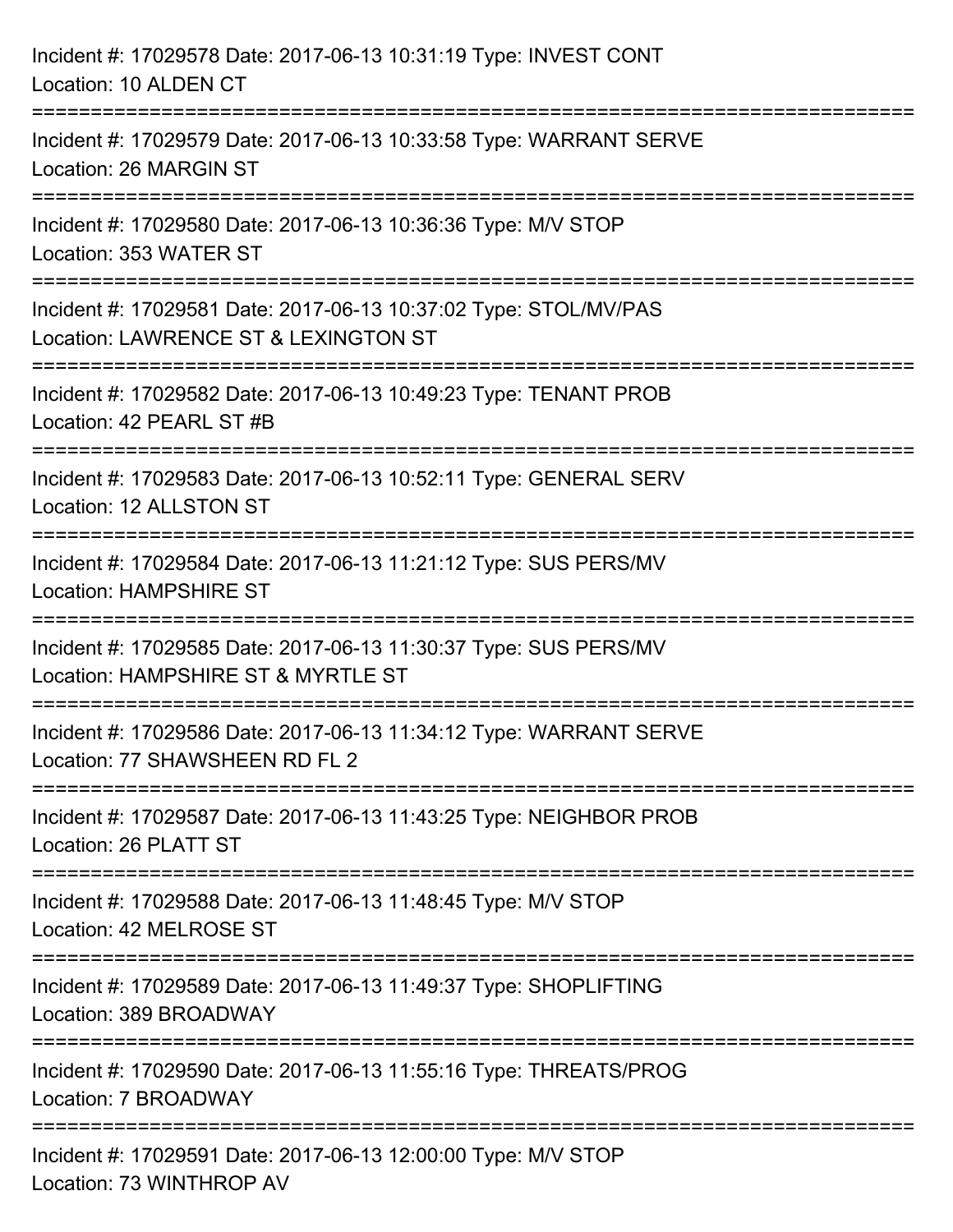Incident #: 17029592 Date: 2017-06-13 12:02:06 Type: SUS PERS/MV Location: 249 FARNHAM ST =========================================================================== Incident #: 17029593 Date: 2017-06-13 12:02:37 Type: M/V STOP Location: ADVANCED AUTO PARTS / 183 BROADWAY =========================================================================== Incident #: 17029595 Date: 2017-06-13 12:03:21 Type: MV/BLOCKING Location: 8 MONTGOMERY ST =========================================================================== Incident #: 17029594 Date: 2017-06-13 12:04:20 Type: THREATS Location: YMCA / 40 LAWRENCE ST =========================================================================== Incident #: 17029596 Date: 2017-06-13 12:09:10 Type: SUICIDE ATTEMPT Location: 31 ATKINSON ST =========================================================================== Incident #: 17029597 Date: 2017-06-13 12:14:23 Type: M/V STOP Location: FRANKLIN ST & VALLEY ST =========================================================================== Incident #: 17029598 Date: 2017-06-13 12:18:07 Type: MISSING PERS Location: LAWRENCE HIGH SCHOOL / 71 N PARISH RD =========================================================================== Incident #: 17029599 Date: 2017-06-13 12:22:02 Type: MISSING PERS Location: ARLINGTON SCHOOL / 150 ARLINGTON ST =========================================================================== Incident #: 17029600 Date: 2017-06-13 12:58:40 Type: M/V STOP Location: ANDOVER ST & WINTHROP AV =========================================================================== Incident #: 17029601 Date: 2017-06-13 13:05:31 Type: WARRANT SERVE Location: 599 CANAL ST =========================================================================== Incident #: 17029603 Date: 2017-06-13 13:14:33 Type: SHOPLIFTING Location: 73 WINTHROP AV =========================================================================== Incident #: 17029602 Date: 2017-06-13 13:14:44 Type: MISSING PERS Location: CRAWFORD ST =========================================================================== Incident #: 17029604 Date: 2017-06-13 13:16:56 Type: TOW OF M/V Location: HERITAGE / JACKSON ST =========================================================================== Incident #: 17029605 Date: 2017-06-13 13:28:24 Type: SPECIAL CHECK Location: 119 BENNINGTON ST

===========================================================================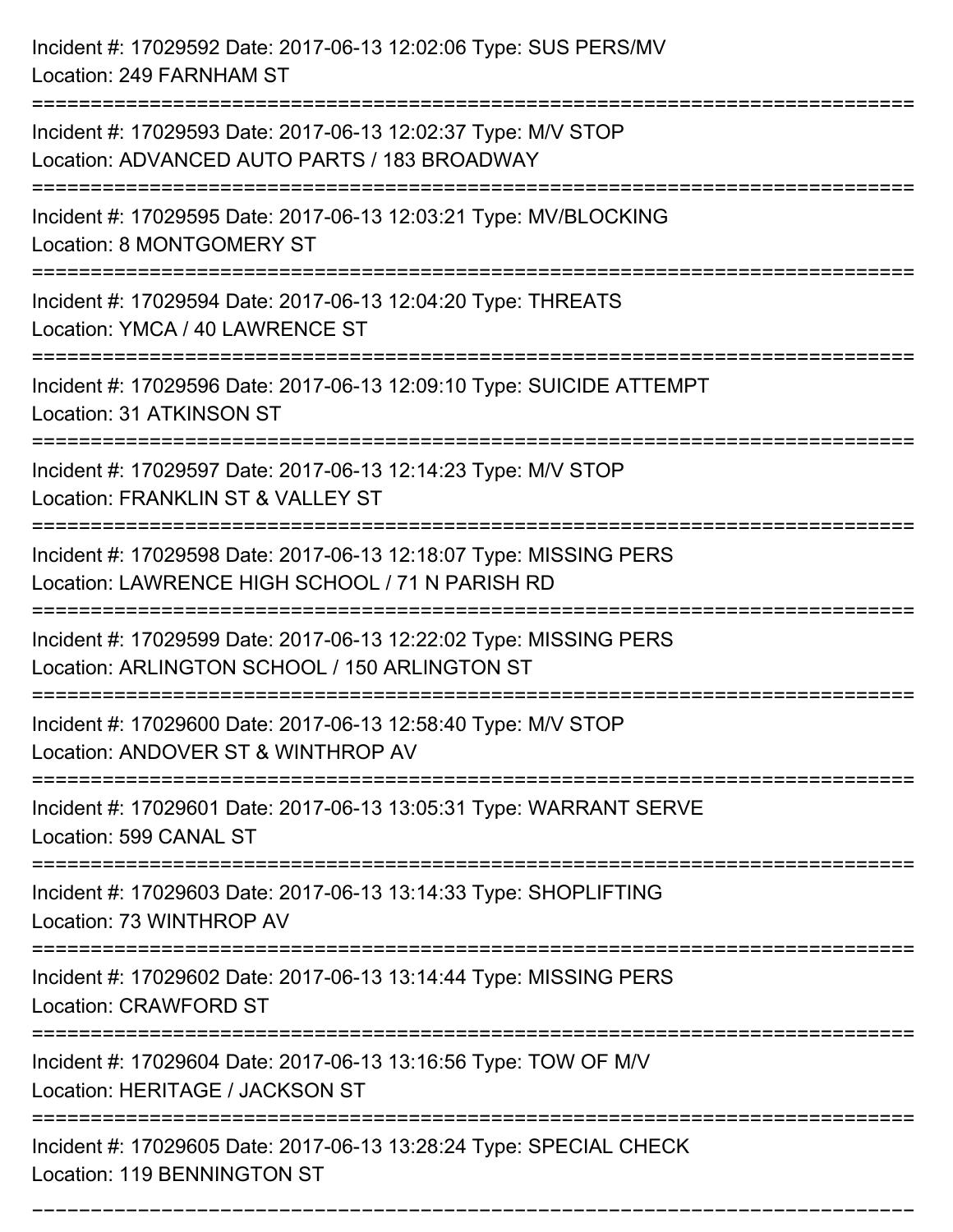| Incident #: 17029606 Date: 2017-06-13 13:31:21 Type: AUTO ACC/NO PI<br>Location: 1 BEACON AV                                           |
|----------------------------------------------------------------------------------------------------------------------------------------|
| Incident #: 17029607 Date: 2017-06-13 13:31:45 Type: SUS PERS/MV<br>Location: 71 SPRINGFIELD ST                                        |
| Incident #: 17029608 Date: 2017-06-13 13:39:08 Type: M/V STOP<br>Location: BROADWAY & HAVERHILL ST<br>================================ |
| Incident #: 17029609 Date: 2017-06-13 13:54:40 Type: TRESPASSING<br>Location: 360 BROADWAY<br>-----------------------------------      |
| Incident #: 17029610 Date: 2017-06-13 13:58:43 Type: M/V STOP<br>Location: 35 SPRINGFIELD ST                                           |
| Incident #: 17029611 Date: 2017-06-13 14:02:45 Type: MAN DOWN<br>Location: FRANKLIN ST & HAVERHILL ST                                  |
| Incident #: 17029612 Date: 2017-06-13 14:14:44 Type: MV/BLOCKING<br>Location: BUSINESS CENTER / 208 METHUEN ST                         |
| Incident #: 17029613 Date: 2017-06-13 14:15:29 Type: MISSING PERS<br>Location: 182 SARATOGA ST                                         |
| Incident #: 17029614 Date: 2017-06-13 14:17:18 Type: MV/BLOCKING<br>Location: 14 WARREN ST                                             |
| Incident #: 17029615 Date: 2017-06-13 14:20:47 Type: MAL DAMAGE<br>Location: 171 JACKSON ST                                            |
| Incident #: 17029616 Date: 2017-06-13 14:21:45 Type: ALARM/BURG<br>Location: 401 HIGH ST                                               |
| Incident #: 17029617 Date: 2017-06-13 14:27:46 Type: THREATS<br>Location: WALK IN WALK IN / null                                       |
| Incident #: 17029618 Date: 2017-06-13 14:30:32 Type: DISTURBANCE<br>Location: UNION TAXI / 621 COMMON ST                               |
| Incident #: 17029619 Date: 2017-06-13 14:36:41 Type: CK WELL BEING<br>Location: WINTHROP AV                                            |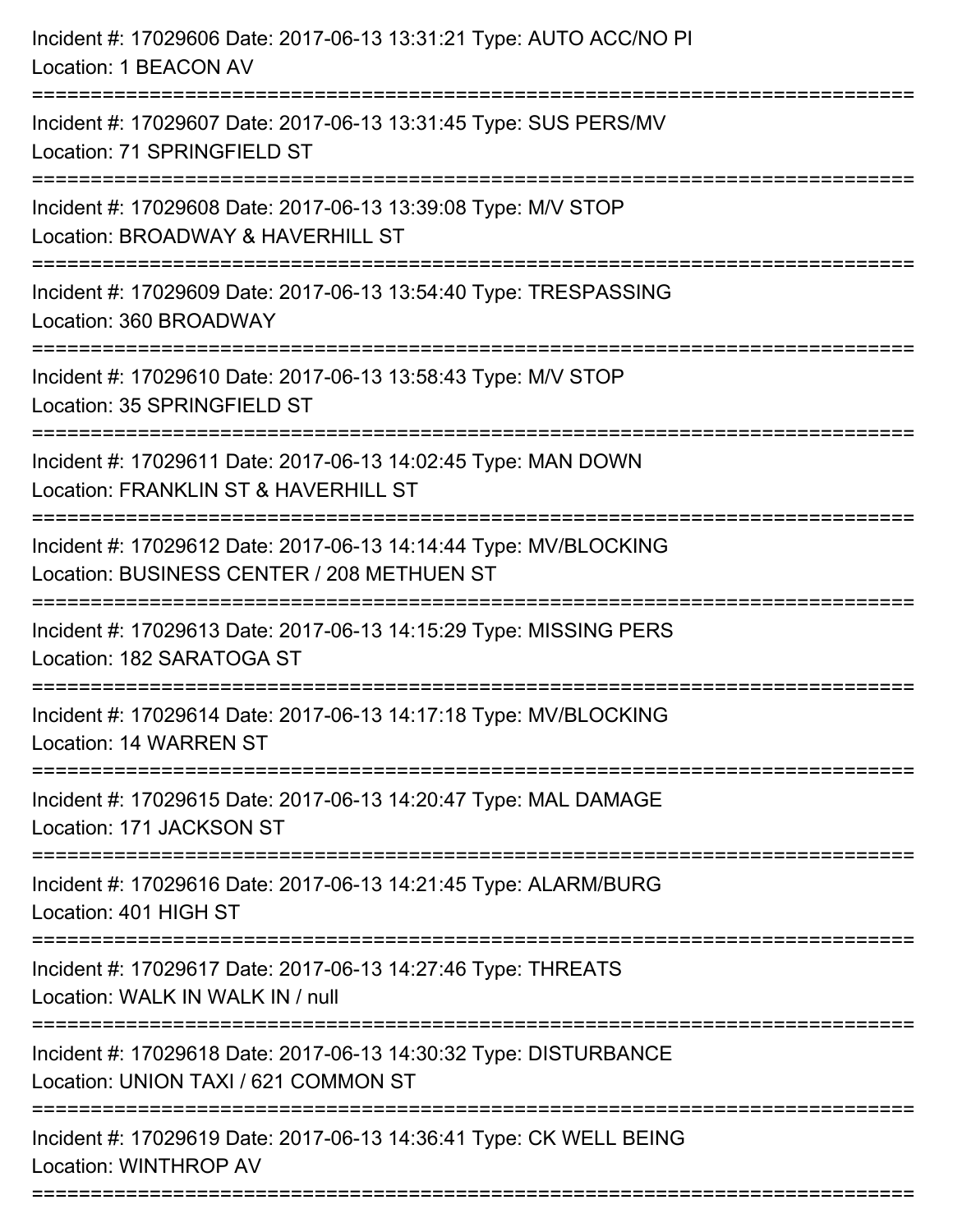| Location: 355 PARK ST                                                                                                        |
|------------------------------------------------------------------------------------------------------------------------------|
| Incident #: 17029621 Date: 2017-06-13 14:43:22 Type: SPECIAL CHECK<br><b>Location: FERRY ST</b>                              |
| Incident #: 17029622 Date: 2017-06-13 14:51:01 Type: LARCENY/PAST<br>Location: 9 LOWELL TER                                  |
| Incident #: 17029623 Date: 2017-06-13 15:14:03 Type: DISORDERLY<br>Location: 15 N PARISH RD                                  |
| Incident #: 17029624 Date: 2017-06-13 15:36:04 Type: CK WELL BEING<br>Location: PEMBERTON PARK & TENT CITY                   |
| Incident #: 17029625 Date: 2017-06-13 15:52:27 Type: WARRANT SERVE<br>Location: 18 CYPRESS ST                                |
| Incident #: 17029626 Date: 2017-06-13 15:58:52 Type: MEDIC SUPPORT<br>Location: 22 PARK ST FL 1STFL                          |
| Incident #: 17029627 Date: 2017-06-13 15:59:59 Type: THREATS<br><b>Location: 7 SAUNDERS ST</b>                               |
| Incident #: 17029629 Date: 2017-06-13 16:03:04 Type: AUTO ACC/NO PI<br>Location: 34 EXETER ST                                |
| Incident #: 17029628 Date: 2017-06-13 16:03:43 Type: INVESTIGATION<br><b>Location: FERRY ST</b>                              |
| Incident #: 17029631 Date: 2017-06-13 16:06:01 Type: AUTO ACC/NO PI<br>Location: 167 MAY                                     |
| Incident #: 17029630 Date: 2017-06-13 16:06:18 Type: DRUG VIO<br>Location: FERRY ST & MARSTON ST                             |
| Incident #: 17029632 Date: 2017-06-13 16:12:21 Type: SUS PERS/MV<br>Location: HAFFNERS CAR WASH / PARKER ST & SPRINGFIELD ST |
| Incident #: 17029633 Date: 2017-06-13 16:24:44 Type: M/V STOP<br>Location: 6YN383 / 417 CANAL ST                             |
|                                                                                                                              |

Incident #: 17029634 Date: 2017 06 13 16:29:06 Type: INVEST CONT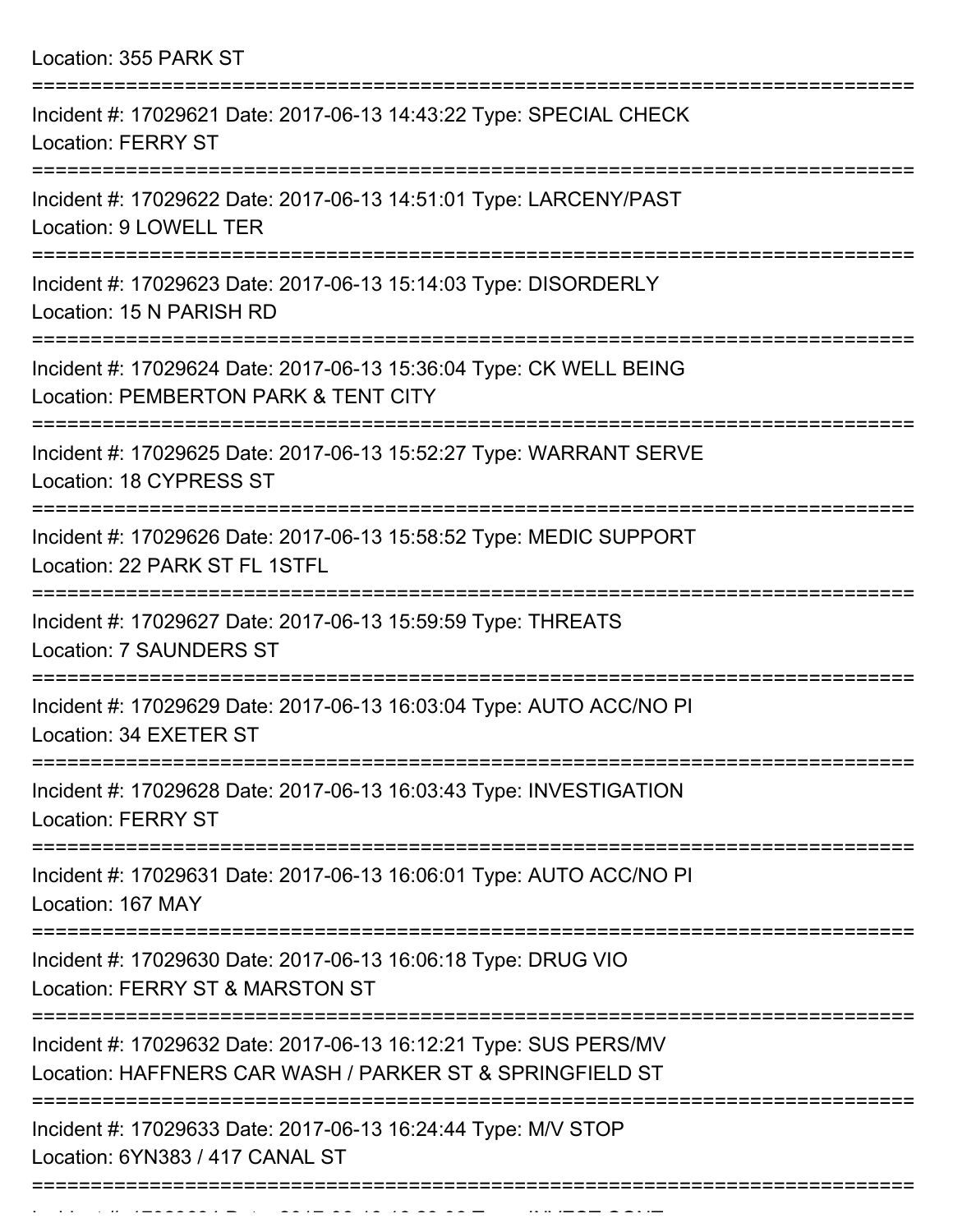| Incident #: 17029635 Date: 2017-06-13 16:35:36 Type: A&B PAST<br>Location: 25 S CANAL ST                                    |
|-----------------------------------------------------------------------------------------------------------------------------|
| Incident #: 17029636 Date: 2017-06-13 16:39:13 Type: A&B PAST<br>Location: AMESBURY ST & CANAL ST                           |
| Incident #: 17029637 Date: 2017-06-13 16:47:59 Type: CK WELL BEING<br>Location: 128 ALLSTON ST                              |
| Incident #: 17029638 Date: 2017-06-13 16:53:26 Type: MISSING PERS<br>Location: WALK IN / 317 S BROADWAY #1                  |
| Incident #: 17029639 Date: 2017-06-13 17:01:33 Type: HIT & RUN M/V<br>Location: WALK IN / 25 MARSTON ST                     |
| Incident #: 17029640 Date: 2017-06-13 17:08:40 Type: THREATS<br>Location: WALK IN / 290 HIGH ST                             |
| Incident #: 17029641 Date: 2017-06-13 17:17:02 Type: SUS PERS/MV<br>Location: 86 BROMFIELD ST                               |
| Incident #: 17029642 Date: 2017-06-13 17:46:01 Type: MEDIC SUPPORT<br>Location: 36 SHERIDAN ST                              |
| Incident #: 17029643 Date: 2017-06-13 17:57:42 Type: LARCENY/PAST<br>Location: 320 MARSTON ST                               |
| Incident #: 17029644 Date: 2017-06-13 17:59:34 Type: DISABLED MV<br>Location: BOSTON MARKET / 435 WINTHROP AV               |
| Incident #: 17029645 Date: 2017-06-13 18:08:59 Type: DK (DRUNK)<br>Location: HELFRICH BROTHERS BOILER WKS / 39 MERRIMACK ST |
| Incident #: 17029647 Date: 2017-06-13 18:25:37 Type: ALARM/HOLD<br>Location: BRIAN ROBERTS RESD / 22 MARIQUE DR             |
| Incident #: 17029646 Date: 2017-06-13 18:26:16 Type: DISTURBANCE<br>Location: 242 PROSPECT ST                               |
|                                                                                                                             |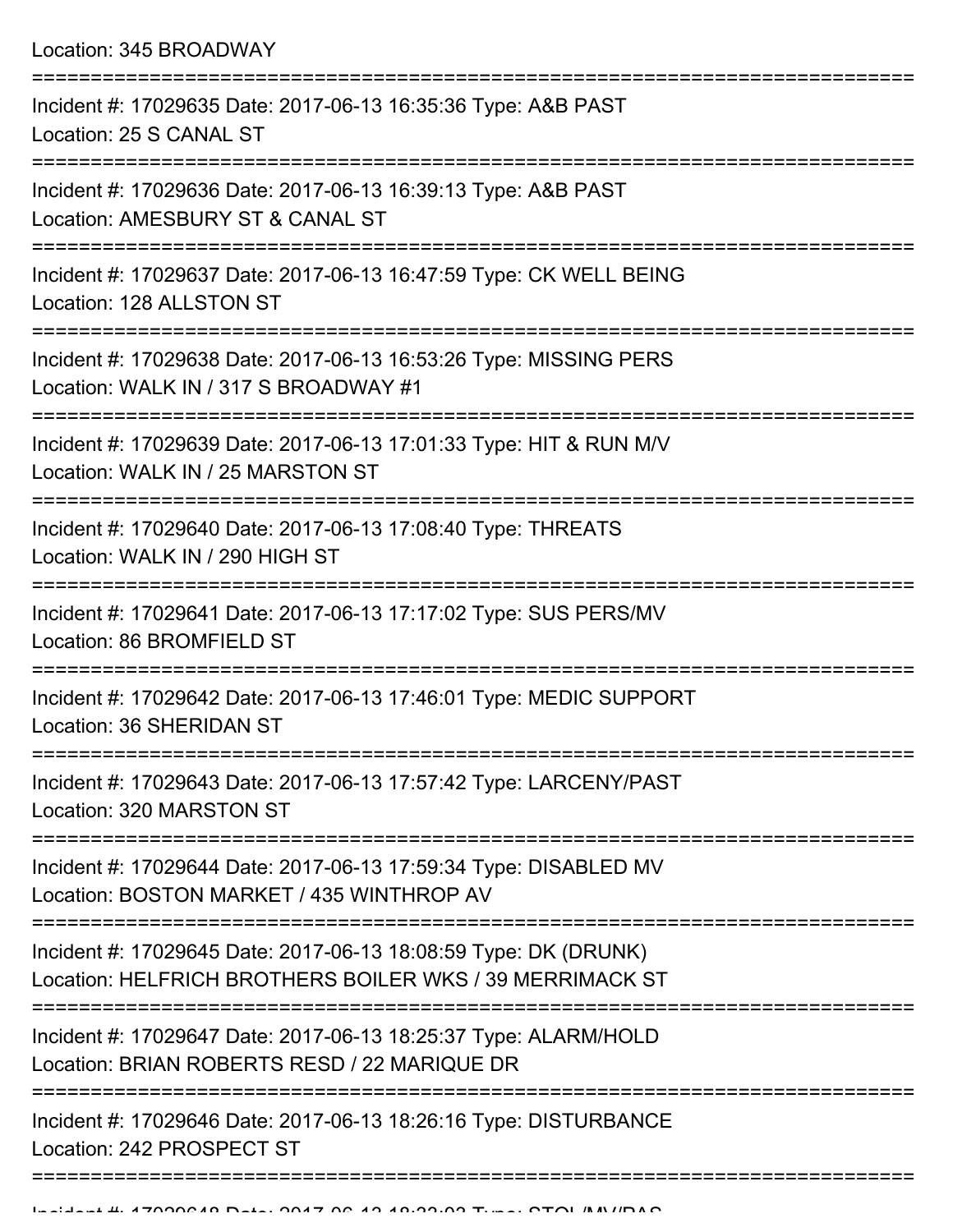Location: 90 LOWELL ST =========================================================================== Incident #: 17029649 Date: 2017-06-13 18:42:55 Type: INVESTIGATION Location: 461 HAVERHILL ST =========================================================================== Incident #: 17029650 Date: 2017-06-13 18:50:41 Type: NOTIFICATION Location: 209 JACKSON ST #3 =========================================================================== Incident #: 17029651 Date: 2017-06-13 18:55:34 Type: DRUG VIO Location: PEMBERTON PARK / null =========================================================================== Incident #: 17029652 Date: 2017-06-13 18:57:07 Type: M/V STOP Location: BROADWAY & HAVERHILL ST =========================================================================== Incident #: 17029653 Date: 2017-06-13 18:59:00 Type: COURT DOC SERVE Location: 98 AUBURN ST =========================================================================== Incident #: 17029654 Date: 2017-06-13 19:12:40 Type: TRESPASSING Location: MCDONALDS / 50 BROADWAY =========================================================================== Incident #: 17029656 Date: 2017-06-13 19:17:23 Type: TRESPASSING Location: HIGGINS STATE POOL / 180 CRAWFORD ST =========================================================================== Incident #: 17029655 Date: 2017-06-13 19:17:25 Type: M/V STOP Location: PARK ST & SAUNDERS ST =========================================================================== Incident #: 17029657 Date: 2017-06-13 19:26:18 Type: KEEP PEACE Location: 7 BOXFORD ST FL 1 =========================================================================== Incident #: 17029658 Date: 2017-06-13 19:29:08 Type: M/V STOP Location: 279 PARK ST =========================================================================== Incident #: 17029659 Date: 2017-06-13 19:31:01 Type: DOMESTIC/PROG

Location: 53 DRACUT ST

Incident #: 17029660 Date: 2017-06-13 19:35:20 Type: MEDIC SUPPORT

Location: 30 CHESTNUT ST

===========================================================================

===========================================================================

Incident #: 17029661 Date: 2017-06-13 19:37:53 Type: INVESTIGATION Location: 90 LOWELL ST

===========================================================================

Incident #: 17029662 Date: 2017-06-13 19:39:26 Type: INVESTIGATION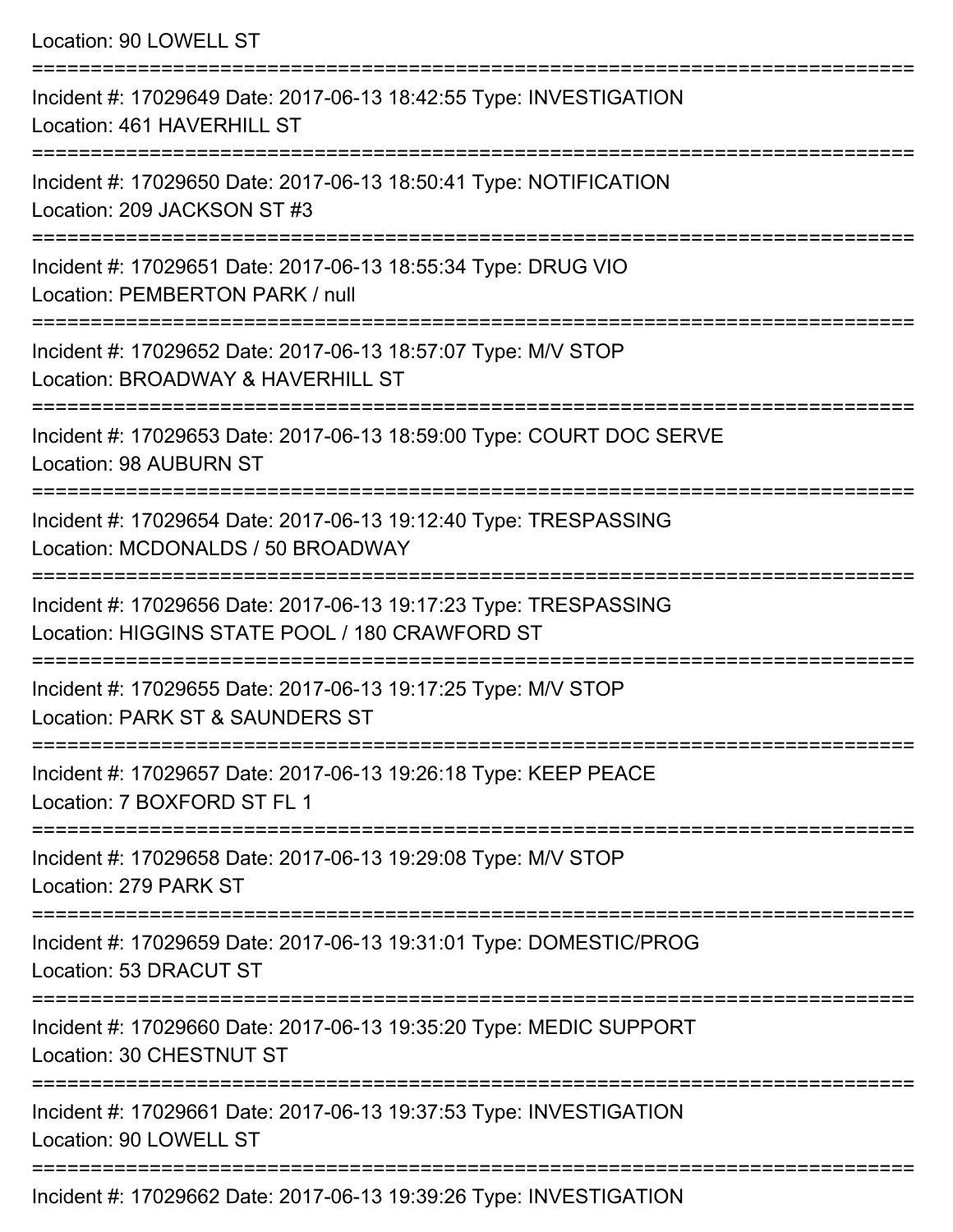| Incident #: 17029665 Date: 2017-06-13 19:47:21 Type: CK WELL BEING<br>Location: 105 ANDOVER ST FL 2                     |
|-------------------------------------------------------------------------------------------------------------------------|
| Incident #: 17029663 Date: 2017-06-13 19:49:48 Type: 911 HANG UP<br>Location: 184 CRAWFORD ST                           |
| Incident #: 17029664 Date: 2017-06-13 19:51:17 Type: ANIMAL COMPL<br>Location: ORCHARD ST & UNION ST                    |
| Incident #: 17029666 Date: 2017-06-13 19:55:58 Type: NOISE ORD<br><b>Location: 4 SAUNDERS ST</b>                        |
| Incident #: 17029667 Date: 2017-06-13 20:01:33 Type: INVESTIGATION<br>Location: S UNION ST & EXTER ST                   |
| Incident #: 17029668 Date: 2017-06-13 20:09:47 Type: TRESPASSING<br>Location: GEISLER STATE POOL / 50 HIGH ST           |
| Incident #: 17029669 Date: 2017-06-13 20:20:19 Type: SUS PERS/MV<br>Location: BROOK ST PARK / null                      |
| Incident #: 17029670 Date: 2017-06-13 20:22:05 Type: 911 HANG UP<br>Location: 289 LAWRENCE ST #F                        |
| ================<br>Incident #: 17029671 Date: 2017-06-13 20:27:22 Type: M/V STOP<br>Location: S BROADWAY & WEARE ST    |
| Incident #: 17029672 Date: 2017-06-13 20:39:11 Type: 209A/SERVE<br>Location: 32 WATER ST FL 1 LEFT                      |
| Incident #: 17029673 Date: 2017-06-13 20:42:19 Type: INVESTIGATION<br>Location: 161 PARK ST<br>======================== |
| Incident #: 17029674 Date: 2017-06-13 20:43:42 Type: INVESTIGATION<br>Location: 90 LOWELL ST                            |
| Incident #: 17029675 Date: 2017-06-13 20:50:18 Type: MEDIC SUPPORT<br>Location: LPD / 90 LOWELL ST                      |
| Incident #: 17029676 Date: 2017-06-13 21:03:04 Type: TRESPASSING                                                        |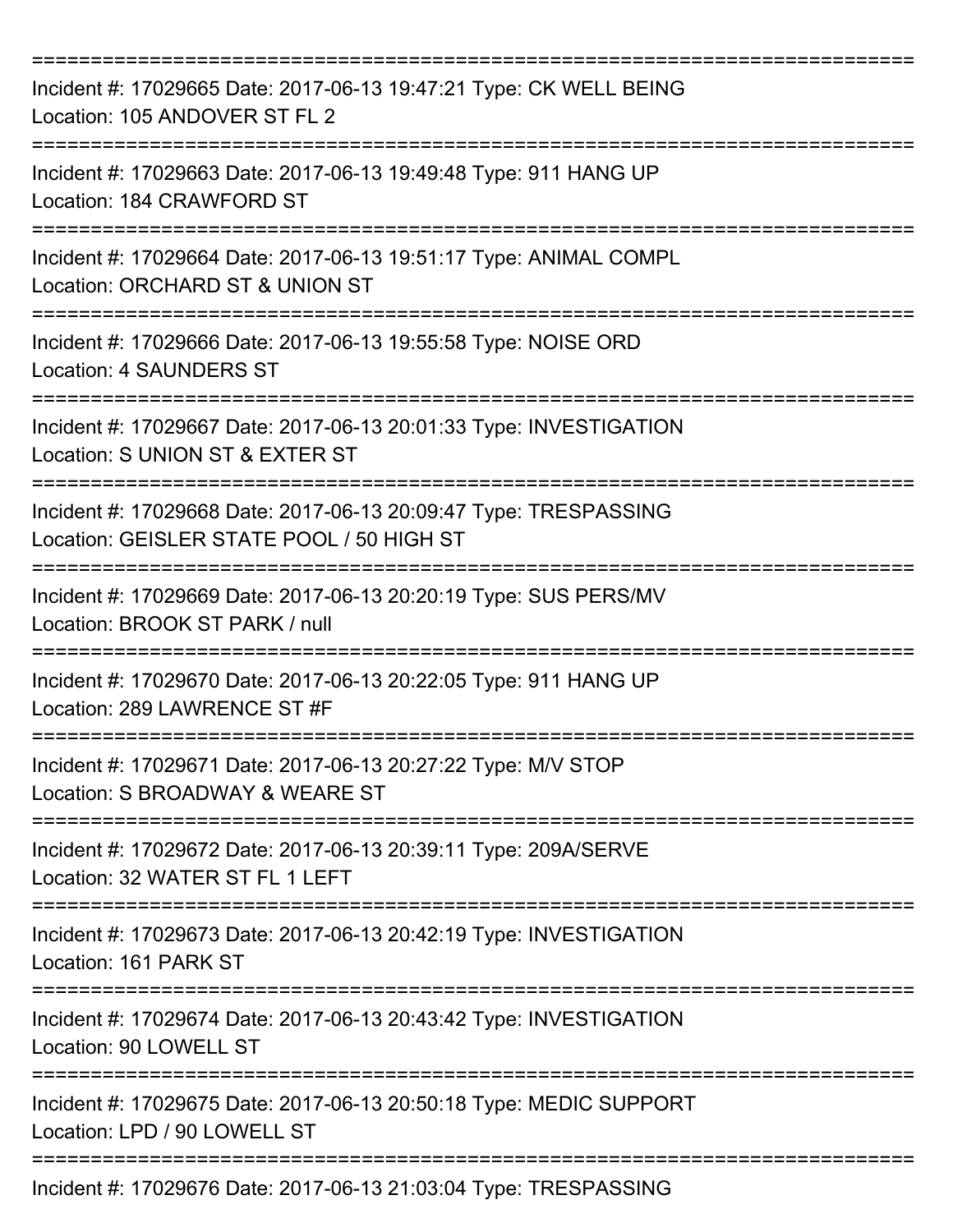| Incident #: 17029677 Date: 2017-06-13 21:11:00 Type: AUTO ACC/PI<br>Location: AMESBURY ST & COMMON ST              |
|--------------------------------------------------------------------------------------------------------------------|
| Incident #: 17029678 Date: 2017-06-13 21:16:07 Type: SPECIAL CHECK<br>Location: 77 S UNION ST                      |
| Incident #: 17029679 Date: 2017-06-13 21:18:17 Type: MV/BLOCKING<br>Location: 29 ROBINSON CT                       |
| Incident #: 17029680 Date: 2017-06-13 21:26:20 Type: AUTO ACC/NO PI<br>Location: LAWRENCE ST & MYRTLE ST           |
| Incident #: 17029681 Date: 2017-06-13 21:27:15 Type: FIRE WORKS<br>Location: ANDOVER ST & PHILLIPS ST              |
| Incident #: 17029682 Date: 2017-06-13 21:28:31 Type: ALARM/BURG<br>Location: FUSCO SERVICE STATION / 37 NEWBURY ST |
| Incident #: 17029683 Date: 2017-06-13 21:39:01 Type: M/V STOP<br>Location: BROADWAY & HAVERHILL ST                 |
| Incident #: 17029684 Date: 2017-06-13 21:40:01 Type: SUS PERS/MV<br>Location: 8 PLEASANT ST                        |
| Incident #: 17029685 Date: 2017-06-13 21:43:45 Type: DOMESTIC/PROG<br>Location: 170 HIGH ST #2                     |
| Incident #: 17029686 Date: 2017-06-13 21:48:35 Type: ALARM/BURG<br>Location: HOME & MORE SUITE 1 / 8 S BROADWAY    |
| Incident #: 17029687 Date: 2017-06-13 21:50:14 Type: TRESPASSING<br>Location: 248 BROADWAY #309                    |
| Incident #: 17029688 Date: 2017-06-13 21:55:42 Type: M/V STOP<br>Location: HAVERHILL ST & WHITE ST                 |
| Incident #: 17029689 Date: 2017-06-13 22:09:03 Type: DISTURBANCE<br>Location: SUPER LIQUORS / 35 S BROADWAY        |
| Incident #: 17029690 Date: 2017-06-13 22:09:16 Type: NOISE ORD                                                     |